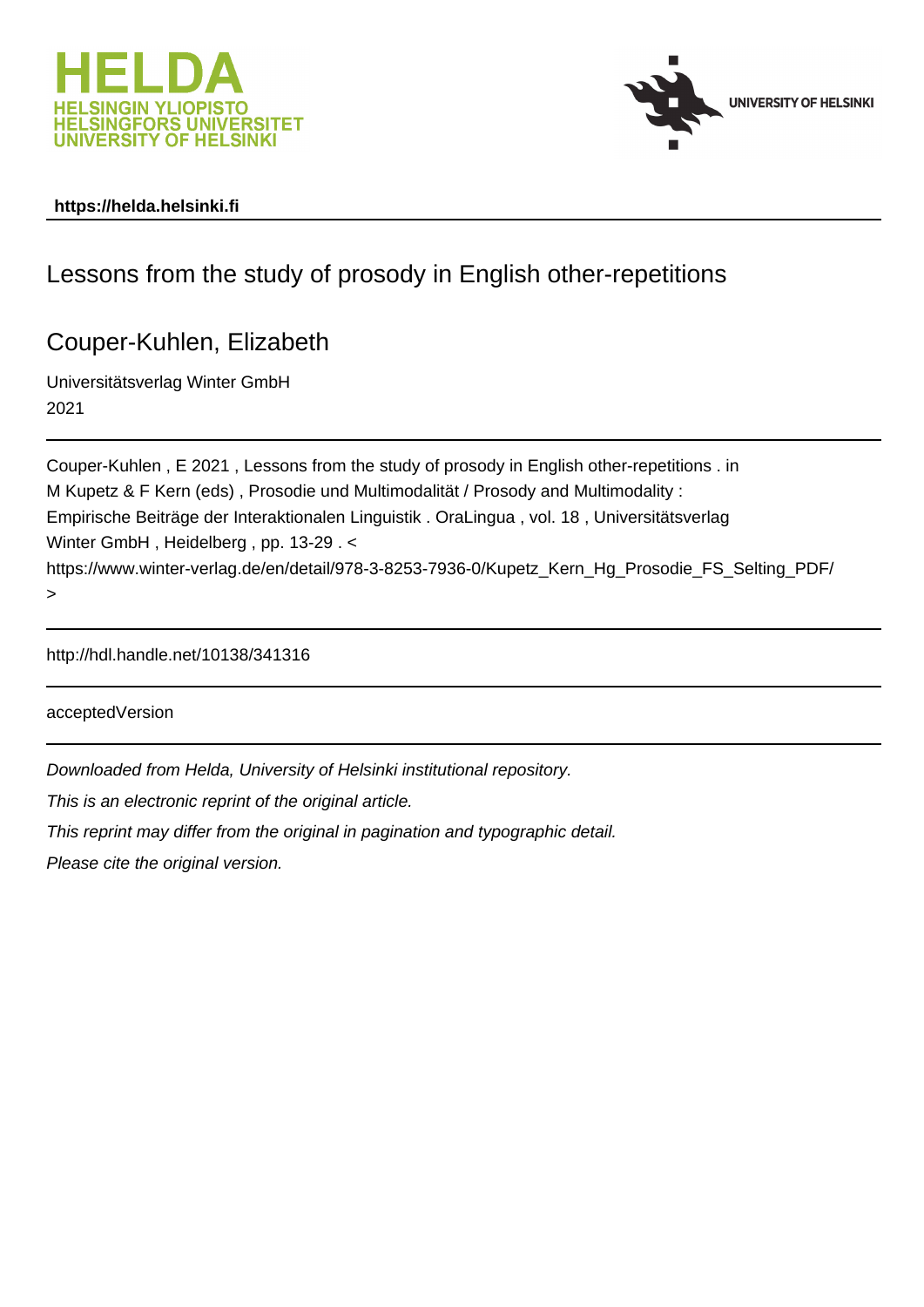Elizabeth Couper-Kuhlen

# **Lessons from the study of prosody in English otherrepetitions**

## **Abstract**

This chapter reports on a study of prosody in other-repetitions as documented in British and American English everyday conversation (Couper-Kuhlen, 2020) and examines the lessons that can be learned from it about (a) the role of prosody in disambiguating the social actions implemented by other-repetitions, and (b) the organization and functioning of prosody in conversational English. It builds on seminal work by Margret Selting with respect to the astonished initiation of repair (Selting 1996) and in general to conversational prosody and its transcription (Selting 1995, 2001, 2010; Selting et al. 1998, 2009).

Keywords: Other-repetition, action ascription, repair initiation, GAT transcription, surprise *(Fremdwiederholung, Handlungszuwweisung, Reparaturinitiierung, Transkription mit GAT, Überraschung)*

## **1. Action ascription and prosody**

On occasion, the same or a similar type of turn-constructional unit can be interpreted as implementing differing social actions. This is especially true of next turns that repeat what another speaker has just said, to be called here *other-repetitions*. Sequential context is not always helpful in disambiguating what speakers are doing with other-repetitions. For instance, in the case of answers to *wh-*questions, one of the most common sequential environments for other-repetition, speakers who repeat the answer in next turn may be simply registering it, or they may be initiating repair on it, or they may be challenging it, among other things. Each of these third-position actions makes a different sequential trajectory relevant next. To illustrate, compare the following (the speaker of the original saying is A and the speaker of the second saying,  $B$ ):<sup>1</sup>

(1) (Humanities students chatting in a campus lounge)

<sup>1</sup> Data extracts (1)-(3) are presented in "minimal transcript" form (Selting et al. 2009, Couper-Kuhlen and Barth-Weingarten 2011) in order to demonstrate the ambiguity of next-turn repetition if no prosodic information is available.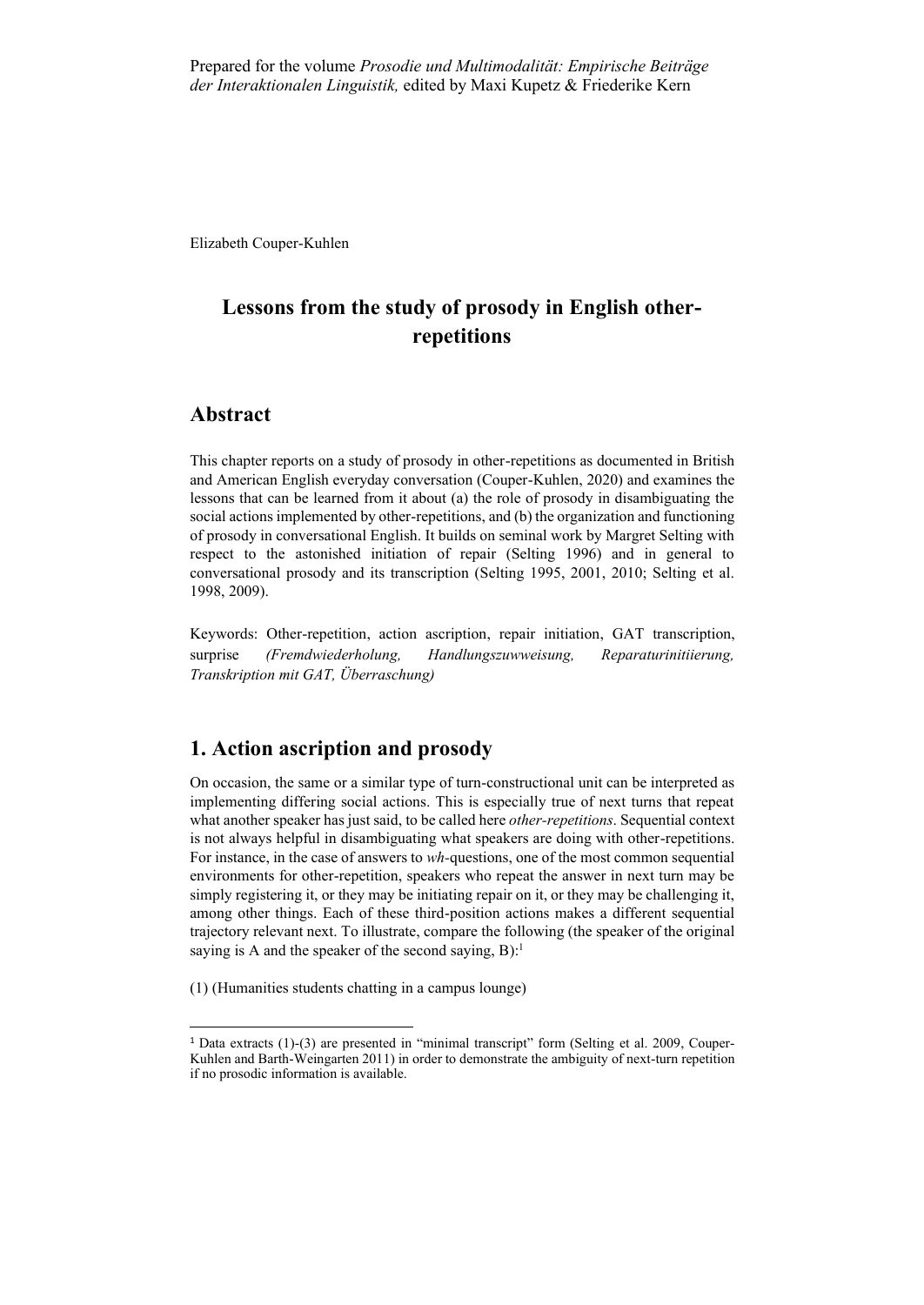| 01 —                             |                               |  |  | B: when was the last time you went to see her $(.)$ |  |  |
|----------------------------------|-------------------------------|--|--|-----------------------------------------------------|--|--|
|                                  | y'qrandma                     |  |  |                                                     |  |  |
| $02 \rightarrow \quad$ A: summer |                               |  |  |                                                     |  |  |
| $03 \Rightarrow B: summer$       |                               |  |  |                                                     |  |  |
| 04                               | oh so it wasn't that long ago |  |  |                                                     |  |  |

(2) (Three friends speaking of the best micro-brewery in Oulu)

| 01 | B: what is it called             |
|----|----------------------------------|
|    | $02 \rightarrow \quad A:$ panimo |
| 03 | (0.6)                            |
|    | $04 \Rightarrow B:$ panimo       |
| 05 | A: like panimo                   |
| 06 | it's um                          |
| 07 | it's right across from mcdonalds |
|    |                                  |

(3) (A group of students chatting on campus, reference is to the recording technician)

```
01 B: why are you waving at him
02→ A: to know we're done
03 (0.7)
04 B: [we're done
05 C: [he said he said when we like had enough 
06 that we could just call him over and he'd turn it off
07 B: but why is it it's not
08 it's not an effort
```
Each of the turn-constructional units marked here with a single arrow is answering a prior *wh-* question and the answer is repeated – either partially or fully – in next turn (double arrow). Yet B's repetition in (1) is treated as merely registering the answer in order to subsequently draw an inference from it (line 04), while B's repetition in (2) is treated as indexing a problem of reference, which A subsequently resolves (lines 05-07). On the other hand, B's repetition in (3) appears to challenge the appropriateness of what A is doing, namely calling the technician back to end the recording: he goes on to protest that the effort (of chatting) is not all that great (lines 07-08). In each case the repetition speaker could be said to be implementing a different social action, as evidenced either by what B does next, or by how the original speaker A treats the repetition in subsequent talk.

One hypothesis that has been advanced to account for situations like this is that the *prosody* of the repetition may be providing cues for what the repetition speaker is doing and consequently for what action is relevant next. Selting (1996), for instance, who looks at the other-initiation of repair in German (for which other-repetition is a common format), finds that 'normal' initiation of repair – for a problem of hearing or understanding – is systematically distinguished from 'astonished' initiation of repair – for a problem of expectation – through prosodic marking. In what follows I report on a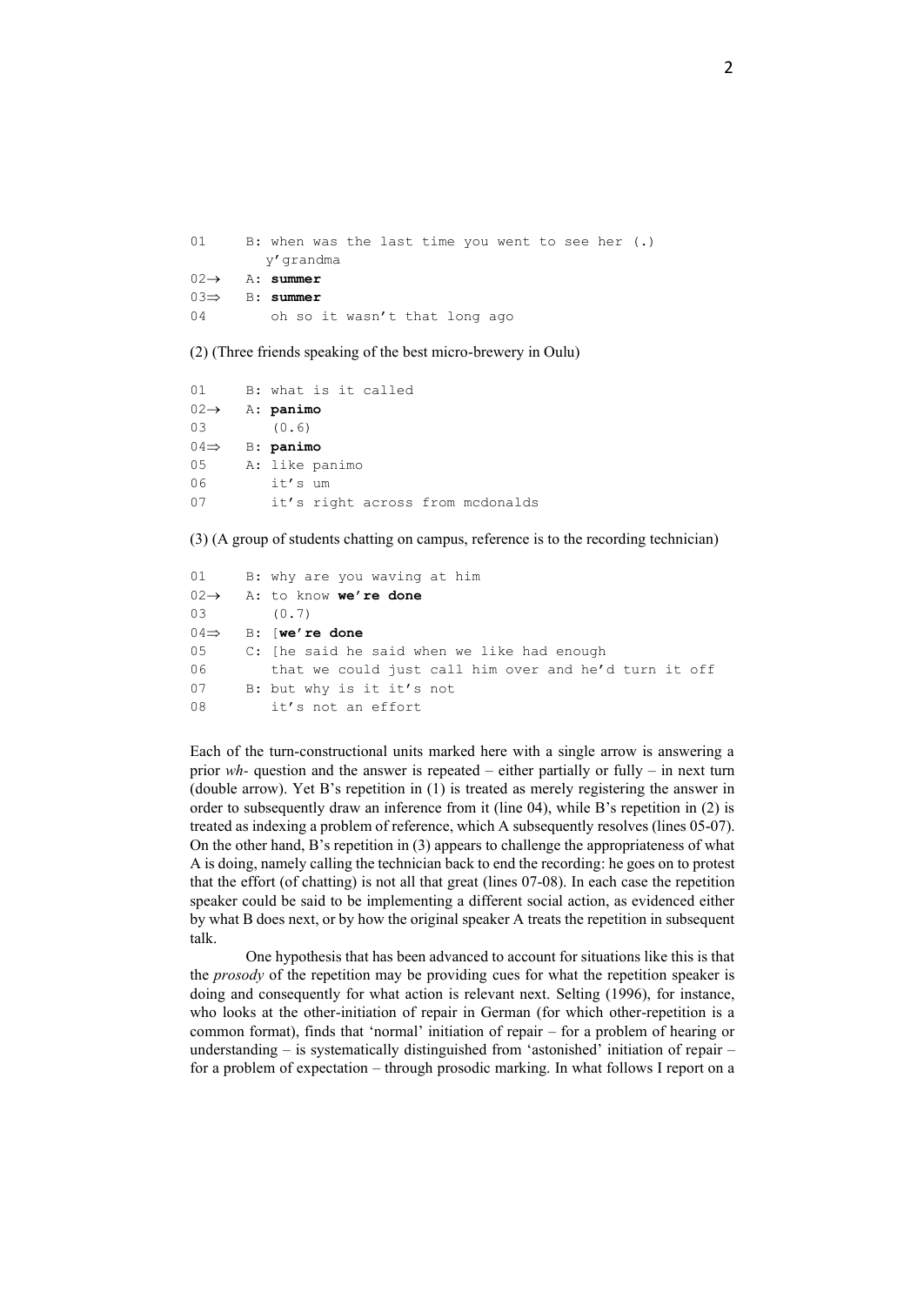study undertaken to determine to what extent a similar 'prosodic' hypothesis is justified for English.

### **2. Prosody and other-repetition in English conversation**

The study to be reported on here was conducted as part of a large-scale cross-linguistic investigation into the prosody of next-turn repetitions in English, Finnish, Finland-Swedish, French, and Italian directed by Giovanni Rossi (Rossi, 2020-a). At least 150 exemplars of partial and full lexical repetitions in conversations in each language were analyzed with respect to the social action being implemented. The action categories were the following: (i) registering the information provided in the original turn, (ii) seeking completion of the original turn, (iii) seeking clarification or specification of the original turn (repair-initiation for a problem of hearing or understanding), (iv) seeking confirmation of the original turn (understanding check), (v) treating the original turn as surprising, and (vi) challenging the acceptability of the original turn (challenge). These actions were identified qualitatively by the research team in a preliminary examination of other-repetition in the cross-linguistic data. A number of them have also been widely discussed in the literature on repetition and repair (Schegloff 1997, Benjamin & Walker 2013, Robinson 2013, Kendrick 2015, Persson 2015, Walker & Benjamin 2017). Aside from category (i), categories (ii)-(iv) involve what is traditionally thought of as repairinitiation by other, while categories (v) and (vi), strictly speaking, go beyond repair.

After a categorization of the repetition turns according to action type,<sup>2</sup> the six action categories were correlated with a wide range of prosodic factors in the repetition turn including – for each example in each language – location of main and secondary accents, type of final pitch accent together with any pitch movement at the end of the turn, as well as noticeable changes in pitch register, pitch span, loudness, speech rate, and timing relative to the original turn. Where video data were available, non-verbal factors including gaze direction, head movement, facial expression, and body position were also tracked.

The present report focuses on the role of *pitch contour* in disambiguating the above six other-repetition actions in British and American English. <sup>3</sup> The reason for the restriction to (final) pitch contour is as follows: It is a common assumption when referring to prosody that pitch is the primary factor, and numerous claims have been made in the literature about the relevance of final pitch in determining the function of

<sup>&</sup>lt;sup>2</sup> The categorization for action type was done holistically and took into consideration the surrounding context as well as how the other-repetition turn was treated in subsequent talk – without, however, relying on next-turn proof mechanically. The latter was not possible due to the fact that recipients of repetition turns can 'block' (or re-categorize) the action indexed by the repetition turn along with its implications for what should happen next. As with the analysis of other-initiations of repair in general, it is necessary to be sensitive to larger patterns and systematic relationships in dealing with such occurrences (Couper-Kuhlen and Selting 2018: 141-142).

<sup>&</sup>lt;sup>3</sup> Close to one hundred cases from each of these two standard varieties of English were analyzed in separate data sets, making it possible to compare national variation. This aspect will, however, not be dealt with here. See Couper-Kuhlen (2020) for more detail.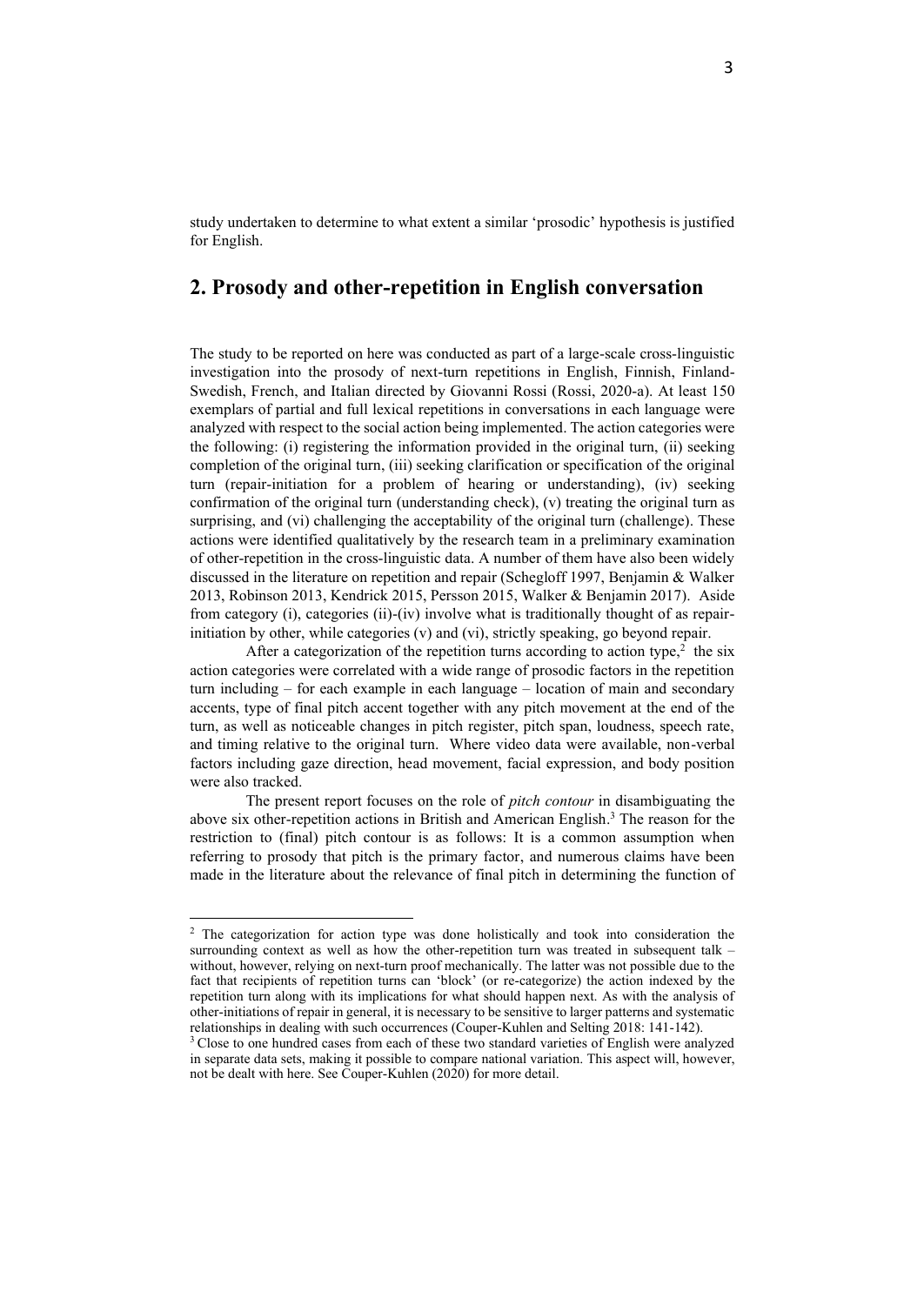next-turn repetitions:<sup>4</sup> see, e.g., Quirk et al. 1972: 408–411 and Cruttenden 1986/1997:84-5 on "echo utterances". For this study an attempt was made to correlate other-repetition actions with a standard taxonomy of English pitch contours including the following: fall, rise, fall-rise, rise-fall, and level, along with a specification (where needed) of their starting points as high or low.<sup>5</sup> In the classic British approach to intonation adopted here (Crystal 1969*,* Cruttenden 1986/1997), these final pitch contours are thought of as extending from the last accented syllable of an utterance up to and including its final syllables.

#### **3. Lessons learned from correlating pitch contour with other-repetition actions in English**

The results of correlating other-repetition actions and pitch contour were surprising in a number of respects. Here I single out three lessons we learn from them about the workings of prosody, specifically pitch contour, in English other-repetitions.

3.1 Disambiguating the action type of other-repetition

The first lesson to be learned is that at least for English, pitch contour does not play a systematic role in disambiguating the action type of other-repetition.<sup>6</sup> This is because the same contour can be used for different other-repetition actions, and the same otherrepetition action can be implemented with different contours.

Consider, for instance, the final pitch contour in the following case of otherrepetition, which is treated as having initiated repair for a problem of hearing or understanding:<sup>7</sup>

(4) "Six hundred-a" (Swimmers\_04.39) British English<sup>8</sup>

((Three friends, Jack, Bob, and Chip, are talking about whether they will ever be able to pay off their college debts.))

| Chip: thAt reminds me to pAy off my uhm         |
|-------------------------------------------------|
| (0.7)                                           |
| Chip: $((click))$ $(0.3)$ pay off my OVerdraft= |
| $=(which if i finally did) it'd be GOOD.$       |
| (0.7)                                           |
|                                                 |

<sup>&</sup>lt;sup>4</sup> An important exception in this respect is Tarplee (1996), who determines that it is prosodic contrastivity and temporal delay that are crucial in determining whether a caretaker's repetition of a small child's picture labelling is an invitation to repair or not.

<sup>&</sup>lt;sup>5</sup> See, e.g., Cruttenden (1986/1997) for more on these pitch contours.

<sup>6</sup> This finding stands in stark contrast to what parallel studies of prosody (pitch contour) and otherrepetition in French and Italian revealed: see Persson (2020) and Rossi 2020-b).

 $7$  This data extract and all subsequent ones are presented in "basic" GAT2 transcript with the target lines in "fine" transcript (Selting et al. 2009, Couper-Kuhlen and Barth-Weingarten 2011). Where relevant, multi-modal aspects are transcribed according to Mondada (2001).

<sup>&</sup>lt;sup>8</sup> I am grateful to Giovanni Rossi for providing me with access to these data.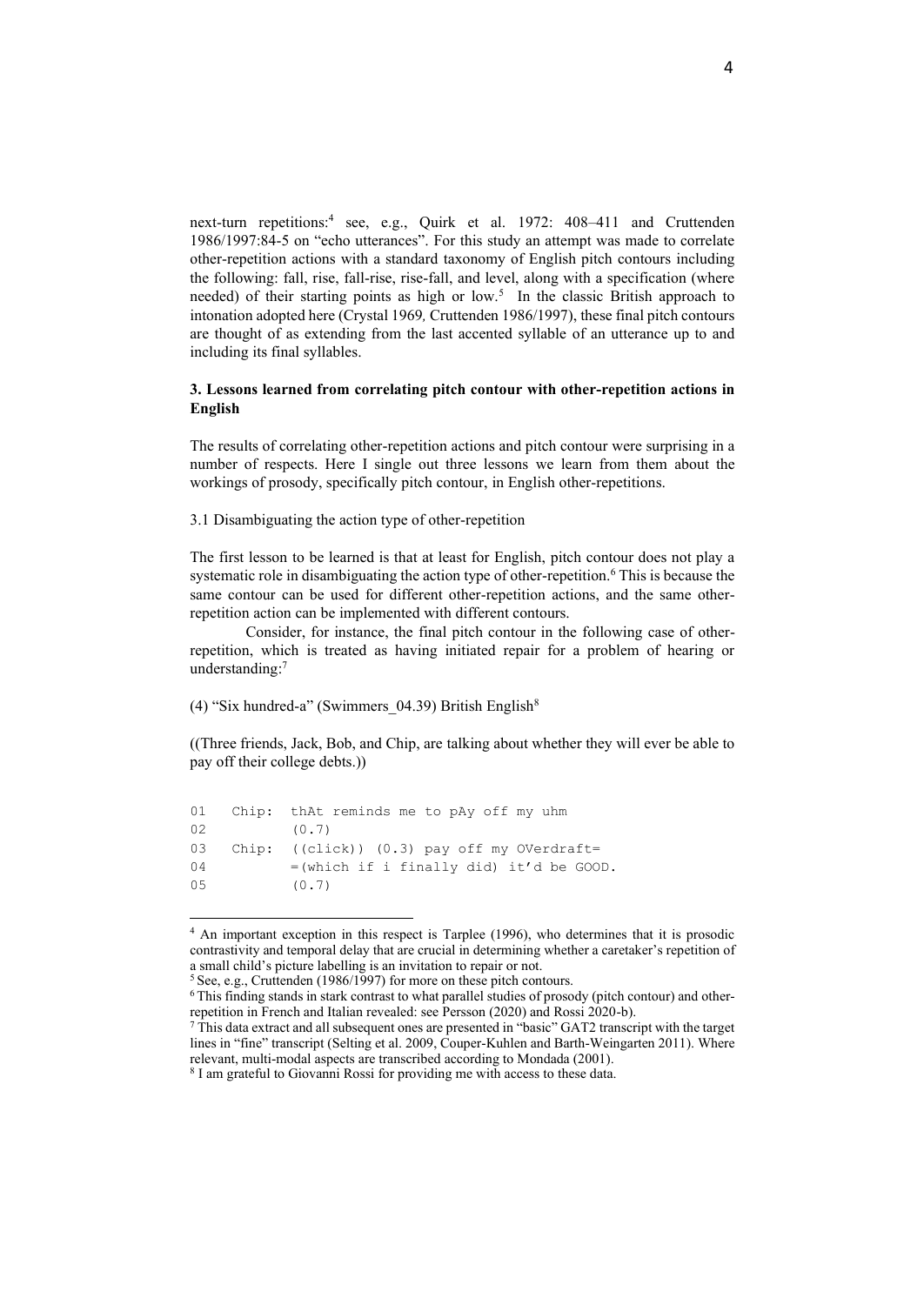| 06               |          | Jack: $((\text{laugh}))$ i'm never going to be ABle to.         |
|------------------|----------|-----------------------------------------------------------------|
| 07               |          | (0.5)                                                           |
| 08               | Jack:    | erm i [erm you know we're getting like                          |
| 09               | Chip:    | [YEAH you wIll, first=                                          |
| 10               |          | $=$ first year of the ARmy you get $\langle p \rangle$ fucking> |
| 11               |          | (0.4)                                                           |
| 12               |          | Jack: yeah, that's TRUE. (0.2)                                  |
| $13 \rightarrow$ |          | Tyou know you get um sIx hundred and sIxty `QUID                |
|                  |          | for like first two weeks of sUmmer.                             |
| 14               |          | (0.8)                                                           |
|                  |          | 15 $\Rightarrow$ Bob: thrEe hundred'n $\uparrow$ SIXty.         |
|                  | 16 Jack: | SIX hundred.                                                    |

Jack, who has been in the army, initially complains that he will never be able to pay off his bank overdrafts (line 06), but then agrees with Chip that he will have an easier time considering that a sizeable sum of six hundred and sixty pounds is awarded for the first two weeks of military service (line 13). After a delay, Bob, who has no experience of the army, now does a repeat of what he has heard the sum of money to be: *three hundred'n sixty* (line 15). The main accent here is on *sixty* and it is delivered with a fall from high which moves to a low point in the speaker's pitch range, as can be seen in Figure 1. (The dotted lines in Figure 1 mark the upper and lower bounds of Bob's pitch range). The pitch span covered is approximately 12 semitones. In response, Jack repeats that part of his turn that Bob has misheard, with extra prominence on the number *six* (line 17).

**Figure 1.** Pitch trace corresponding to line 15 in Example (4). Pitch contour: *Fall from high*

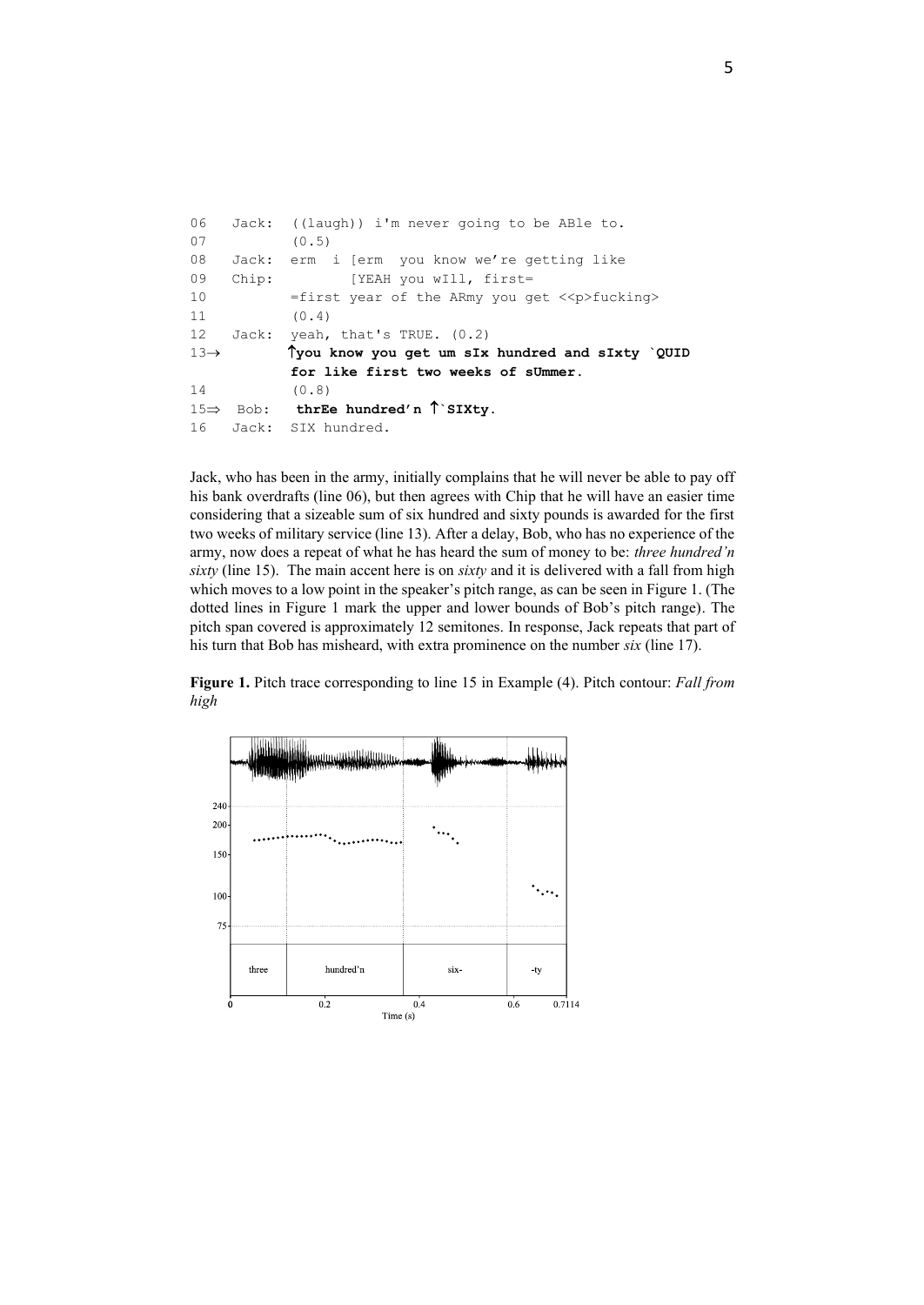Now compare this pitch contour (Figure 1) with one that is used on another otherrepetition from the same conversation, this time by Jack. This repetition turn is done with a similar fall from high but it is treated as a challenge rather than as repair-initiation for a problem of hearing or understanding:

(5) "Megan" (Swimmers\_01.23) British English

((Bob is telling his friends Jack and Chip about the amateur play he will soon be starring in at school.))

```
01 Bob: yeah YOU heard [of it didn't you?
02 Jack: [i've hEard of it yeah,
03 Bob: [yeah-
04 Jack: [well i've well i've sEen it in my SCHOOL;
05 (0.7)
06 Chip: << p>oh rIg[ht.>
07 Jack: [s0:-
08 (0.9)
09 Bob: and you know uhm:: you know MEGan.
10. (0.4)
11 Jack: YEAH;
12 (0.5)
13→ Bob: <<h> even `SHE'D heard of it;>
14 \Rightarrow Jack: heh heh \textdegreehh Even \uparrow SHE:'D heard'v it. (hh\textdegree)
15 Bob: well nO i mean she's from \intSINGapo(hh°)re;
16 (0.7)
17 Chip: pfff [A:ND? ((laughs))
18 Jack: [((laughs))
19 Chip: pretty sure they've you know,
20 (0.4)
21 Bob: << h> no no like>
22 Chip: they have [CUL ]ture there.
23 Bob: [just]
24 (0.3)
25 Bob: i'm not being u::hm i'm not being FUNny.
```
Bob is trying to convince his friends that the play he is starring in is well known: as testimony to this, he notes that even their mutual friend, Megan, has heard of it (line 13). In line 14 Jack first produces a number of aspiration particles and then repeats this line, *Even SHE:'D heard'v it,* followed by an outbreath, whereupon Bob – rather than redoing what he has just said or simply confirming it – moves immediately to defend himself by arguing that Megan is after all from Singapore (line 15). This is a good indication that Bob has heard Jack's repetition as a challenge questioning the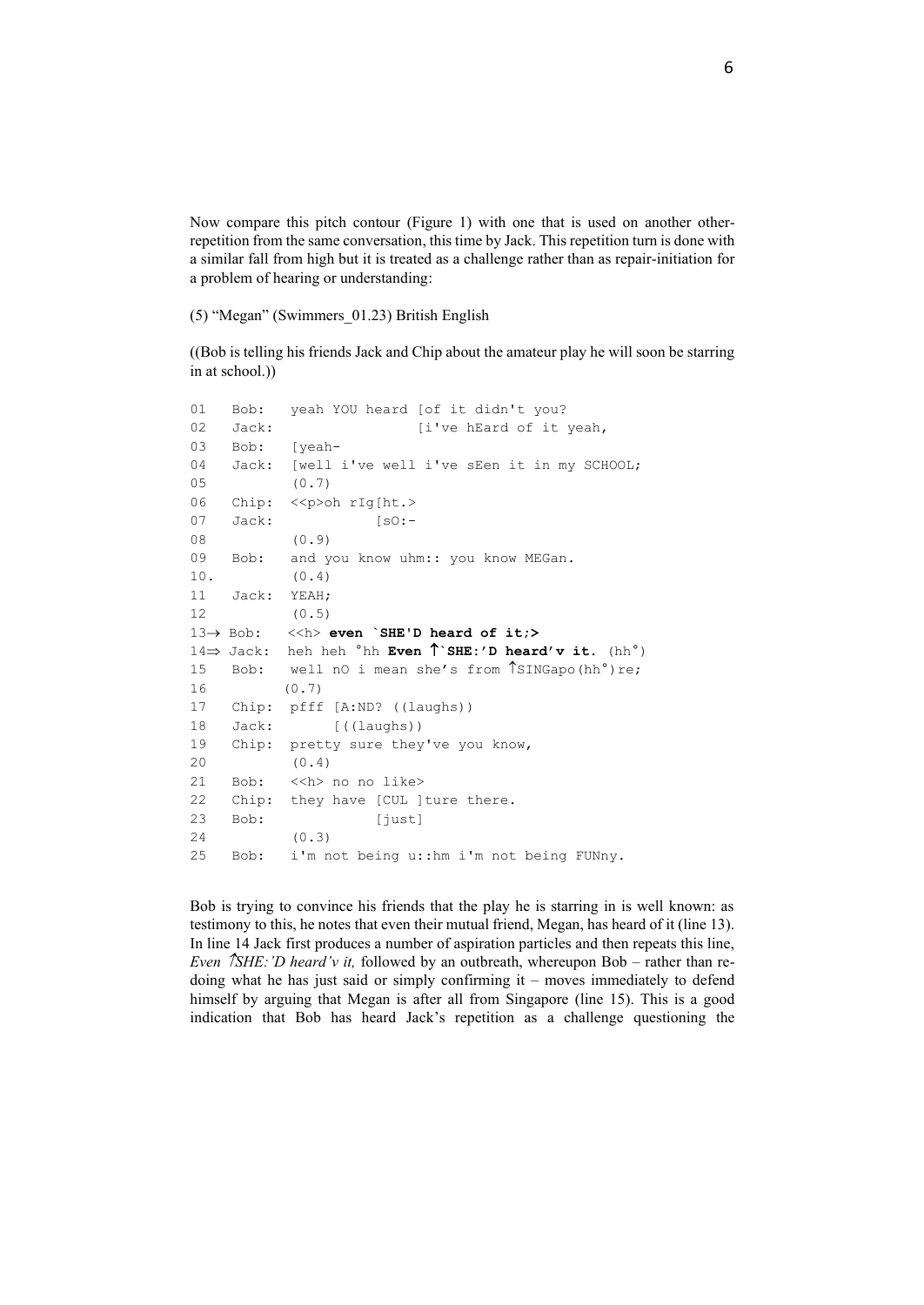acceptability of his prior claim.<sup>9</sup> As Chip goes on to point out, even Singaporeans are likely to *have culture* and thus to have heard of the play.

Figure 2 shows the final pitch contour of Jack's full repetition:

**Figure 2.** Pitch trace of line 14 in Example (5). Final pitch contour: *Fall from high*



The main-accented syllable *she'd* begins slightly higher than the prior two syllables and drops to the bottom of Jack's pitch range, spanning approximately 16 semitones. The slight tick upwards in fundamental frequency visible in Figure 2 at the end of this repetition is not perceived audibly as a rise in pitch: it may be due to the friction created by Jack's articulation of '*v it*.

In short then, Examples (4) and (5) are emblematic of the fact the same pitch contour, a fall from high, can be used on other-repetitions (partial or full)<sup>10</sup> in English to implement quite different social actions: initiating repair for a problem of hearing or understanding vs. challenging the acceptability of what the other speaker has said. The fact that these two actions have different implications for whether the original speaker goes on to correct/clarify/specify the repeated talk, or to defend themselves by justifying what they have just said means that the distinction is not a trivial one. And yet pitch contour is clearly not crucial in distinguishing them.<sup>11</sup>

Moreover, one and the same social action can be implemented by otherrepetitions with different pitch contours. To see this, consider the case of other-repetition

<sup>&</sup>lt;sup>9</sup> See Koshik 2003 and Koshik 2017 for more on challenges as social actions.

<sup>&</sup>lt;sup>10</sup> No significant difference was found in this study between repetition of a part of the prior turn as opposed to repetition of the full prior turn or turn-constructional unit.

 $11$  The more extensive pitch span of the contour in (5) may play a role in cueing the challenging nature of this repetition, but in terms of the taxonomy of English pitch contours this is the same pitch contour as that in (4).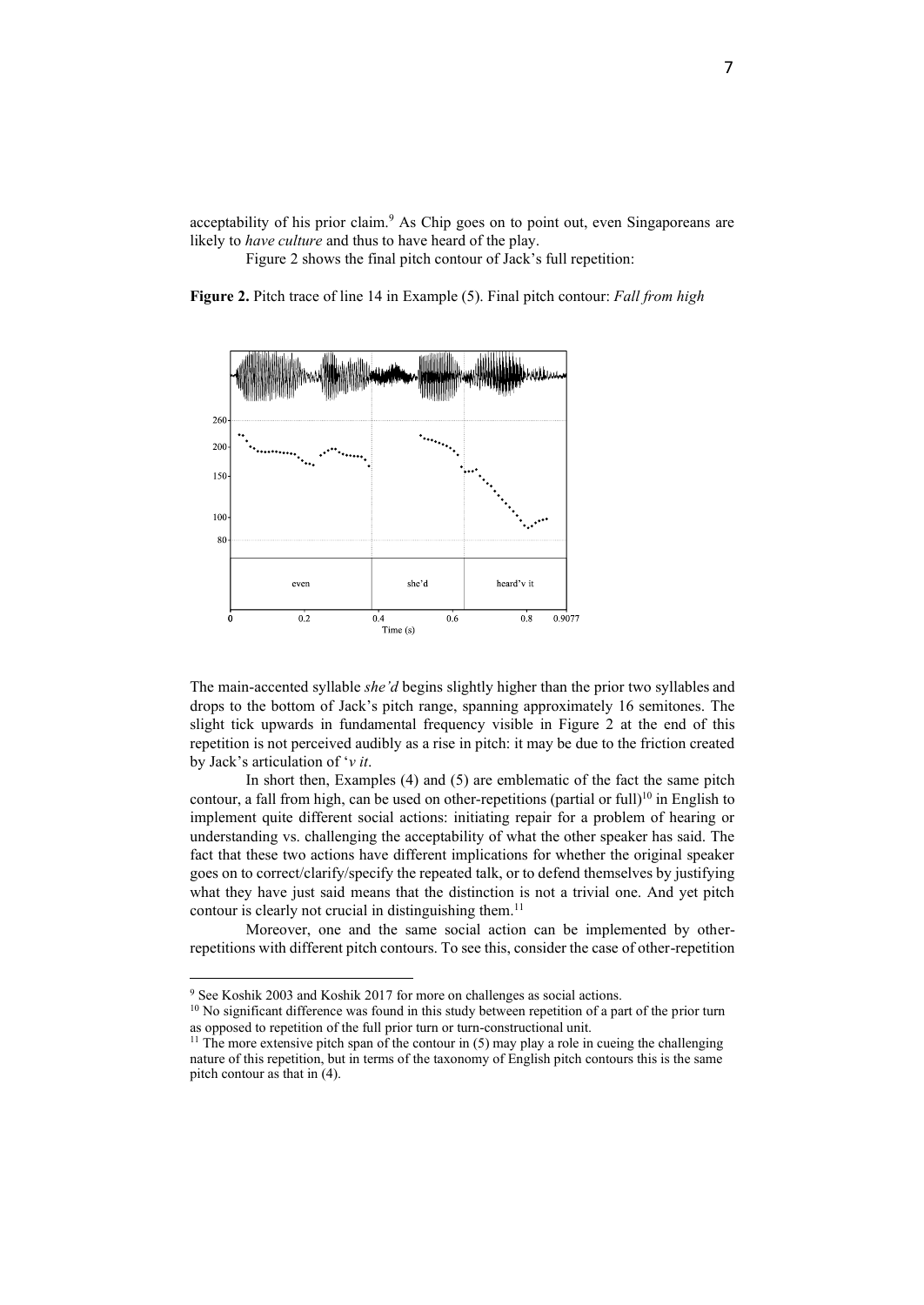challenges. In Ex. (5) the final pitch contour was a fall from high, but in the following case the challenge is implemented with a high rising-falling contour:

(6) "Body hurts" (Grass\_ 00.05.30) British English

((A group of six classmates is sitting in a circle on the campus grass.))

```
01 Cor: +!o:o:o:o:nheh!
     cor: +slowly leans over to rest head on ground
02 Bet: are you al`RIGHT;
03→ Cor: *my `BODy hUrts.
    bet: *reaches over to stroke Corinne's back
            (0.9)
04 \Rightarrow Bet: *+^YOUR body hurt(h°)s(hh°).
     bet: *gestures histrionically with right arm
     dia: +begins to yawn, raising papers to cover mouth 
05 Bet: <<all, p> heh joking it's fine> .hhh
           +(0.9) dia: +finishes yawn and lowers papers
06 Dia: i might have a NAP. hhhh°
```
When Corinne begins to groan and lean over to rest her head on the ground, Beth solicitously asks if she is okay (lines 01-02). Corinne's reply is that her body hurts, whereupon Beth begins to stroke her back. But Beth then suddenly reverts from otherto self-attentiveness, now exclaiming ^*YOUR body hurts*, accompanied by a histrionic arm gesture (line 04): see Figure 3.

**Figure 3.** Beth's histrionic arm gesture in line 04 of Example (6)



The implication here is 'what about mine?', a challenge to Corinne's exclusive right to complain. The force of Beth's utterance is further attested to by the fact that she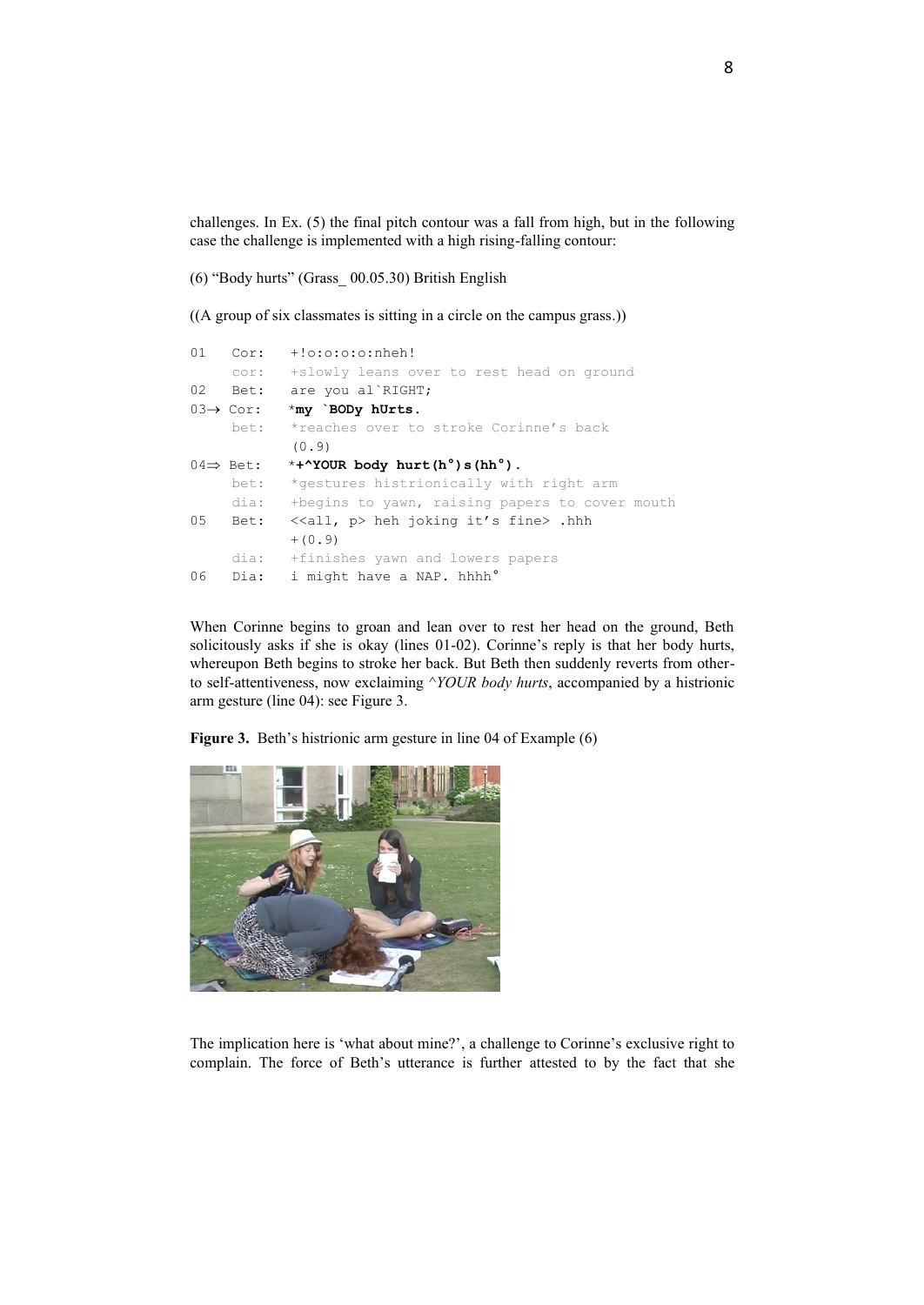subsequently rescinds the challenge by stating that she is joking (line 05). At the same time, Diane begins a prolonged yawn, only partially camouflaged by her papers. Thus, Corinne's two classmates subtly join forces to challenge her right as the only one to be tired and in pain.

The prosody of Beth's repetition involves a stress shift, with the main accent now on *your*. This syllable begins low and rises to high before the pitch falls to low at the end of the unit, covering a span of 13.9 semitones altogether (Figure 4):

**Figure 4.** Pitch trace of line 04 in Example (6). Final pitch contour: *High rise-fall*



What is noticeable about the pitch contour in (6) is that it features an audible rise on the vocalic part of the accented syllable *your* before it begins a fall ultimately ending at a low point in the speaker's pitch range; thus, this contour would be categorized as a (high) rising-falling contour in the taxonomy of English pitch contours.<sup>12</sup> There is no similar rise in the vocalic portion of the accented syllable *she'd* in Ex. (5); for this reason the pitch contour in (5) would be classified as a simple falling contour, albeit from a steppedup high level. Yet despite the difference in pitch contour, both repetitions are treated as challenges to what the other has just said.

In sum, a first lesson to be learned from the findings of this study is that pitch contour alone is not a criterial feature in determining what action a next-turn repetition is implementing.<sup>13</sup> This is because the same pitch contour can be used to implement different other-repetition actions -- compare Exs. (4) and (5), where a fall from high implements an other-repetition initiating repair for a problem of hearing or

<sup>&</sup>lt;sup>12</sup> See also Benjamin and Walker (2013), who identify this contour type on a next-turn repetition as cueing that there is a problem of acceptability with the original turn.

<sup>&</sup>lt;sup>13</sup> This is not to deny that other prosodic dimensions, e.g., timing and pitch span, as well as (where available) visible cues can play a role in distinguishing what action an other-repetition is implementing (see also Couper-Kuhlen 2020).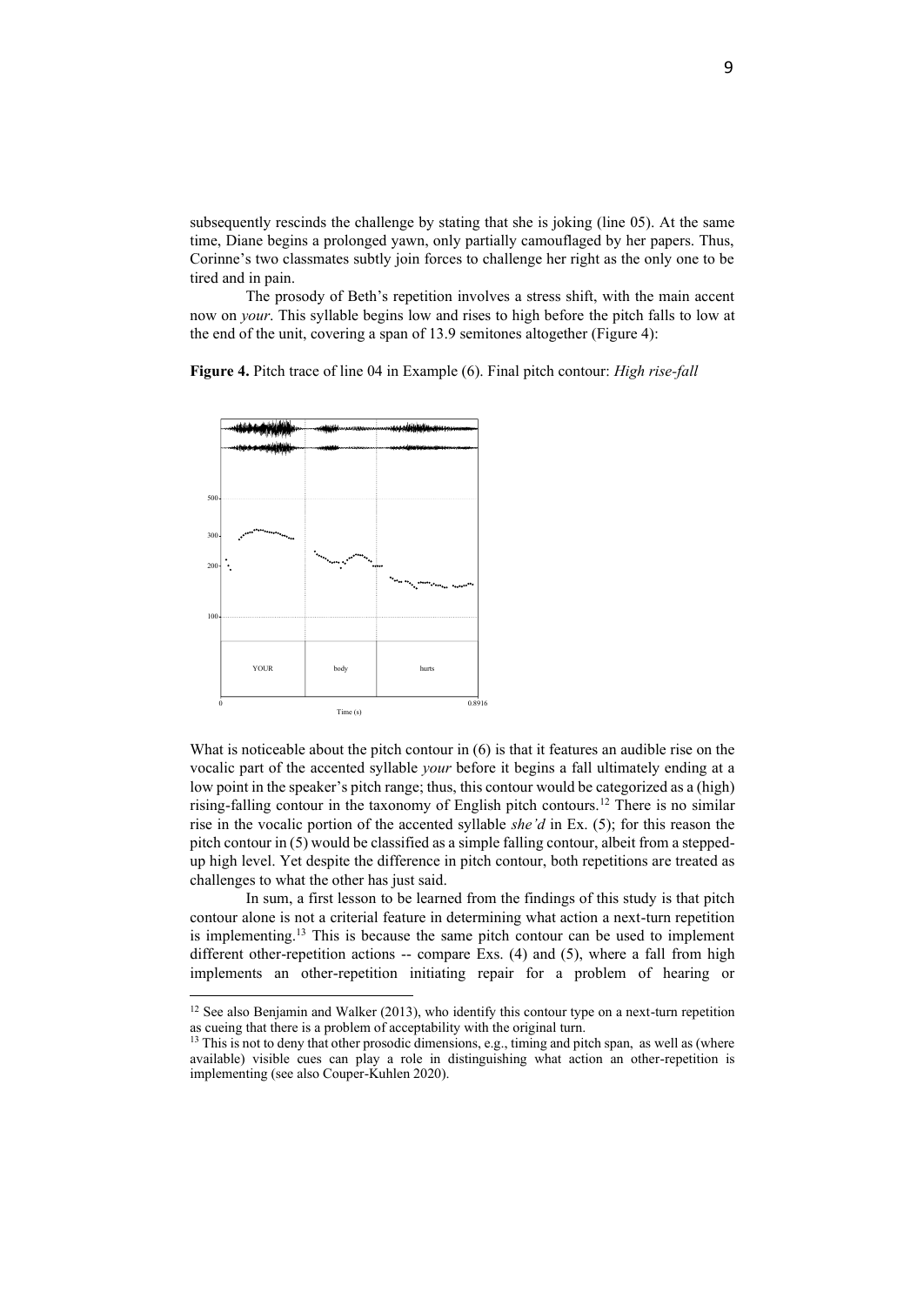understanding in  $(4)$  vs. for challenging in  $(5)$  -- and because the same action can be realized by other-repetitions with different contours – compare Exs. (5) and (6), where a challenge is implemented by other-repetition with a fall from high in (5) vs. with a high rise-fall in (6).

3.2 High rise-fall other-repetitions and displays of surprise

A second lesson to be learned from the findings of this study concerns specifically high rise-fall contours, which are found not only on other-repetitions in English conveying a challenge but also on those making displays of surprise. As we will see, conveying a challenge and making a display of surprise are two distinct social actions.

In a seminal study on high rise-fall contours and other-repetition in English, Benjamin and Walker (2013) have argued that speakers who repeat what another has just said using a high rising-falling contour are claiming that it is somehow 'wrong' and stands in need of correction. Such a claim, as they point out, is morally charged: it suggests that the first speaker has transgressed by saying something that the repetition speaker knows (or claims to know) is inaccurate, inappropriate, or unacceptable. This is why, after such challenges, the original speaker will often move to defend themselves and/or to justify what they have said.

Yet in the present study, numerous cases of high rising-falling contours on other-repetitions were identified where there was a problem of expectation but no implication of morally tinged inappropriateness or unacceptability. These are invariably cases where the repeating speaker has less epistemic authority and/or access to the matter at hand than the original speaker but is ostensibly not expecting to hear what has been said. Accordingly, the repetition is treated not as a challenge but as a display of *surprise*, with the original speaker often being prompted to explain or account for the disparity in expectation in subsequent talk (see also Selting 1996). Here is a case in point:

(7) "She died" (HumanitiesStudents-b\_13.08) British English

((Gerda, who is Canadian, has been explaining to Dirk how she brought some of her favorite records with her when she came to England to study and left them at her grandmother's. Now she is having trouble remembering which ones they were.))

```
01 Gerda: it's been Ages since i looked at them. Uhm
02 Dirk: whEn did you bring them=when you first came OVer.
03 Gerda: yeah. ocTOber.
04 Dirk: (bEen) there a WHILE.
05 Gerda: there's one of the RECord players though,
06 it's kinda SITting [(there)
07 Dirk: [have you been ROUND there.
08 when was the last time you went to SEE her (.)
            y'grandma.
09 (1.5)
10 Gerda: SUMmer. 
11 Dirk: SUMmer.
```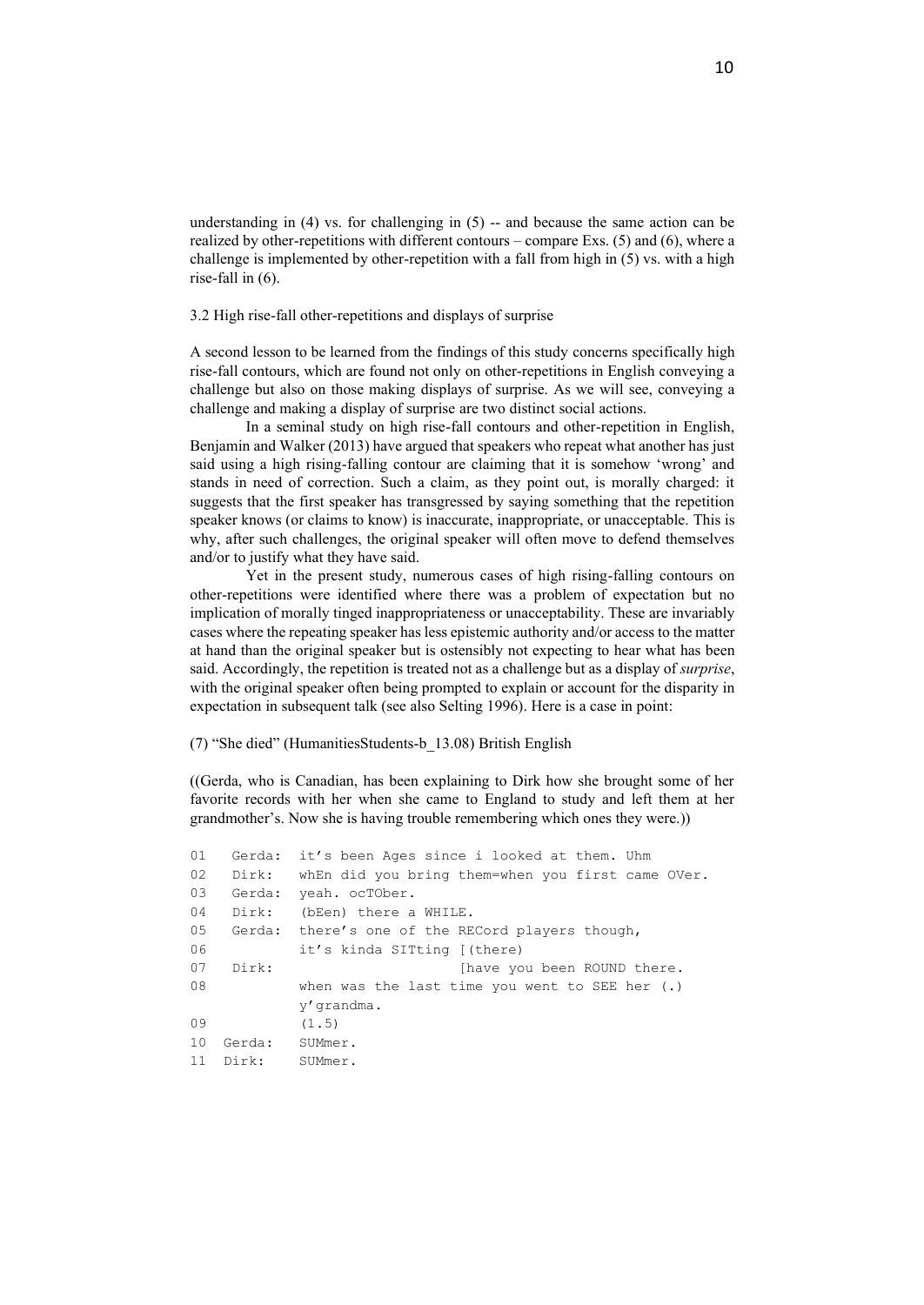| 12               |                         | (0, 2)                                                |
|------------------|-------------------------|-------------------------------------------------------|
| 13               |                         | oh so it WASn't that long ago.                        |
|                  | $14 \rightarrow$ Gerda: | but um (.) yeah she died this `SUMmer;=               |
| 15               |                         | $=$ and then i came i think the last time if:         |
|                  | $16 \Rightarrow$ Dirk:  | [oh, she(.)]                                          |
| $17 \Rightarrow$ |                         | $she$ $^{\wedge}$ $DE:D.$                             |
|                  | 18 Gerda:               | yeah.                                                 |
|                  | 19 Dirk:                | oh right i didn't=i thought you were going like $(.)$ |
|                  |                         | to VISit.                                             |
| 20               | Gerda:                  | no um-                                                |
| 21               |                         | Dirk: oh RIGHT=i GET you.                             |
| 22               | Gerda:                  | the one in CANada's alive.=[the one=                  |
| 23               | Dirk:                   | [yeah.                                                |
| 24               | Gerda:                  | =in ENGland uhm died this summer.                     |

The question that Dirk asks in line 08 *when was the last time you went to SEE her (.) y'grandma* is formulated in a way that suggests Gerda visited her grandmother in person. Gerda appears to buy into this understanding when she answers *summer* (line 10). Dirk now registers Gerda's answer (see (Ex. (1) above) and observes *it wasn't that long ago* (line 13), thereby revising his initial understanding that the records Gerda has been referring to have been at her grandmother's *for a while* (line 04). Dirk's contributions to this exchange appear to be predicated on the assumption that Gerda's grandmother is still alive. But Gerda now disabuses Dirk of this assumption (line 14), whereupon Dirk repeats the unexpected information, after a slight delay, as a source of surprise: *oh she- (.) she ^DIED* (lines 16-17). Later, after Gerda's confirmation (line 18), Dirk goes on to state what he mistakenly thought (line 19) and Gerda continues with an explanation accounting for the possible confusion (lines 22-24). The other-repetition in lines 16-17 is thus treated by both parties as displaying surprise due to a conflict between expectation and reality, with Gerda having greater authority over and access to the matter at hand.

The final pitch configuration used on the repetition in  $(7)$  is a high rising-falling contour on the main-accented syllable *died* (see Figure 5).

**Figure 5.** Pitch trace of line 16 in Example (7). Pitch contour: *High rise-fall*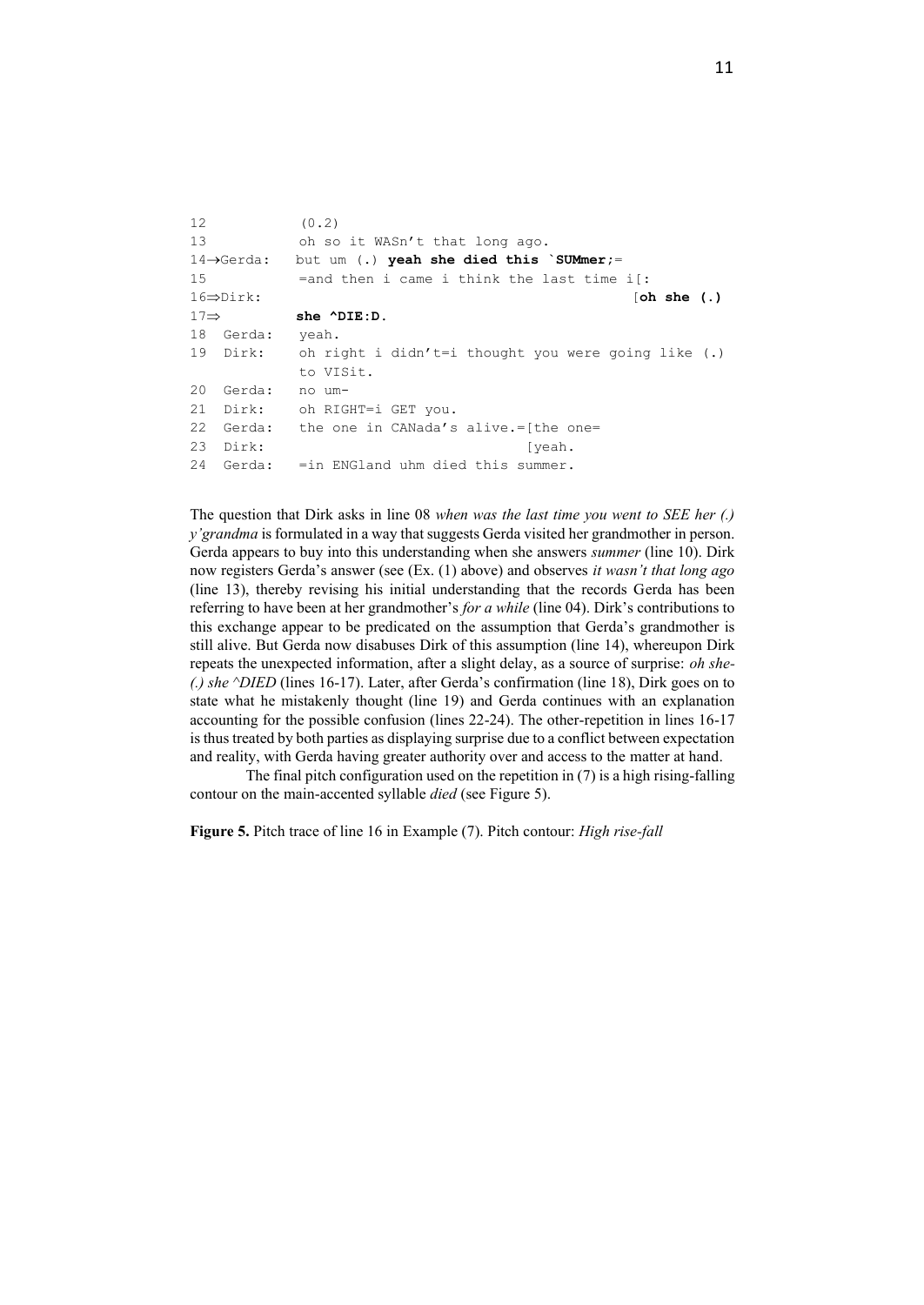

The rising part of the high rise-fall contour on *die:d* has a pitch span that covers 10 semitones, the falling part, a span of 14 semitones. Note the presence of *oh* as a preface to the repeat speaker's turn, indicating that the information just imparted has led to a change-of-state, in this case of knowledge or understanding (Heritage 1984). The *oh* is also delivered with a high rise-fall peak (in Reber's terms it is an 'extra high and pointed' *oh* (2012:92)) and in this sequential context is a further index of the surprise displayed in Dirk's turn (see also Local 1996).

To summarize: A high rise-fall contour is found not only on repetitions *challenging* what the other has said from a claimed standpoint of greater epistemic authority, but also, from a position of lesser epistemic authority, on repetitions *displaying surprise* at what the other has said because it is unexpected and goes against one's prior assumptions. This substantiates Selting's (1996) finding for German that some otherinitiations of repair have an overtone of 'astonishment' pointing to a contradiction between the prior turn and the speaker's own expectations. Such repair initiations, she says, are prosodically marked, that is, they have high global pitch and greater loudness than surrounding units and/or a marked accent constituted by a larger pitch range (extra high pitch peak) or markedly greater loudness (p. 239).<sup>14</sup> Thus, in German a display of astonishment or surprise accompanying the other-initiation of repair is not so much a question of contour type as of wider pitch span and/or higher pitch (in addition to greater loudness). The present study corroborates this finding for English: other-repetitions that

<sup>&</sup>lt;sup>14</sup> Although Selting's examples include a variety of repair-initiation formats, several involve partial or full repetition of the prior turn, which she refers to as 'echoing' (pp. 244-246). In all of her examples, there is a strong epistemic gradient (Heritage 2012) between the speakers, with the repair-initiating speaker being less knowledgeable [K-] and their interlocutor being more knowledgeable  $[K+]$  with respect to the matter at hand.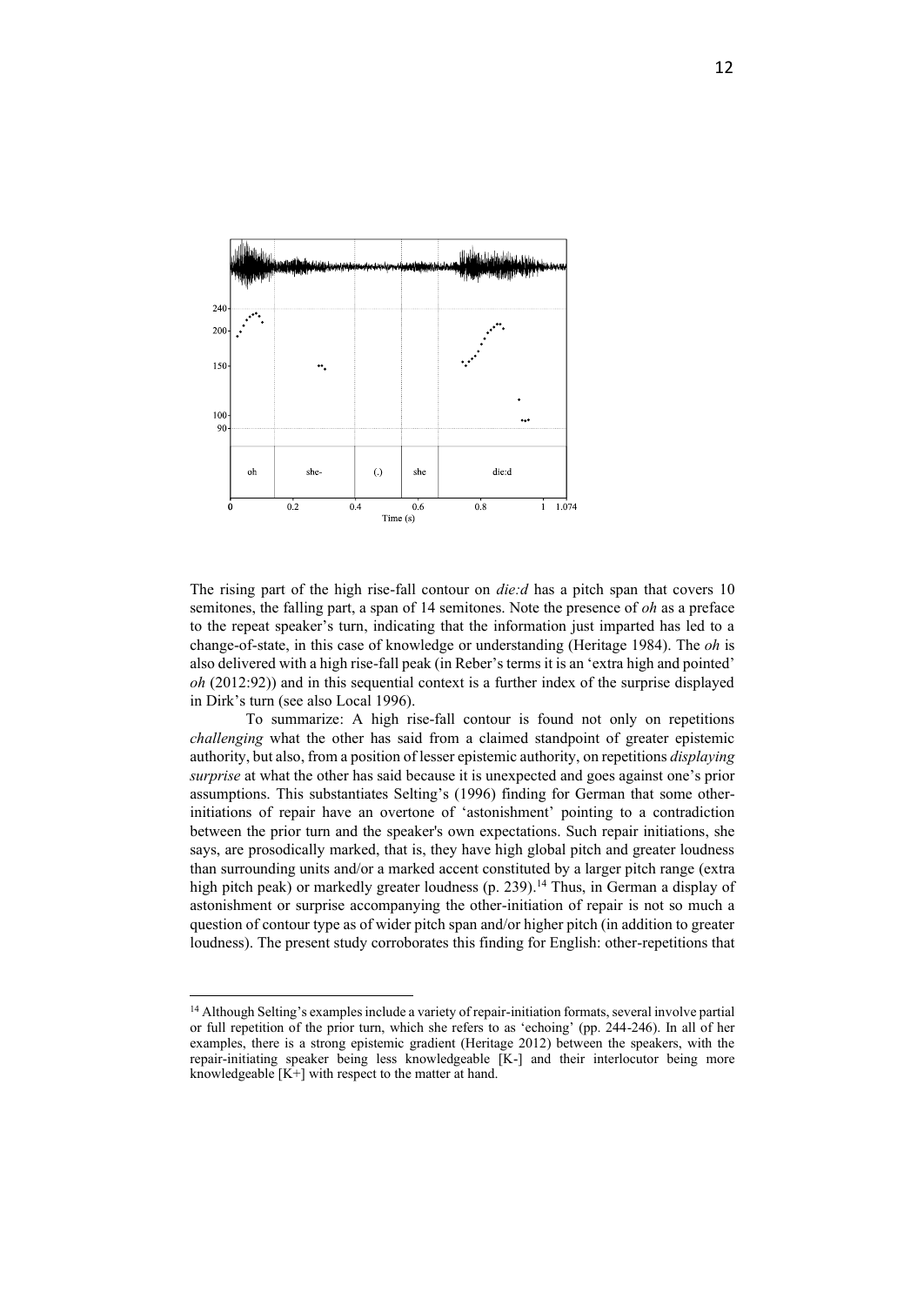are treated as making displays of surprise have contour types with an extra high pitch peak or a wide pitch span and/or have overall higher pitch register.

In sum, the second lesson to be learned from this study of prosody and otherrepetition is that high rising-falling pitch contours are used not only on other-repetitions challenging the acceptability of what has been said but also on those displaying surprise at what has been said. That these are two different social actions is attested to by the fact that they make different responses relevant next: self-defense and justification in the face of a morally tinged challenge (Example 5) vs. confirmation, explanation and accounting for a discrepancy in expectation (Example 7). They are also distinct epistemically: a repetition-speaker who challenges the other is laying a claim to know as much as, if not more than the other, while a repetition-speaker who displays surprise is accepting of the (unexpected) state of affairs on the greater authority of the other. One piece of evidence for the different epistemic gradient holding in these two actions is that in English the particle *oh* can and often does accompany other-repetitions displaying surprise: see Ex. (7) *oh she- she died*, where it marks a change-of-state in the speaker's knowledge (Heritage 1984), but would be inappropriate with other-repetition challenges unless the speaker were being sarcastic.

#### 3.3 Pitch contour vs. final pitch movement

A third lesson to be learned from the present study concerns the pitch (rising, falling, or level) at the very end of an other-repetition turn as distinct from the pitch contour on or beginning on its main accented syllable. This distinction is especially relevant when there are one or more unaccented syllables following the main accent.

As noted above, the traditional British approach to intonation assumes that any unaccented syllables that follow the main accent continue the pitch contour initiated there. When the pitch of the final syllable or syllables diverges from the pitch movement so far, this means that a complex pitch contour, e.g., a fall-rise (or with two accented syllables, fall+rise) or a rise-fall (or with two accented syllables, rise+fall), must be assumed, whose realization is said to be 'spread' over the remainder of the intonation unit.

Yet the findings from the present study suggest that the final pitch of a turn designed with other-repetition operates separately from pitch contours located on or beginning on the main accent. Evidence for this comes from the fact that the same pitch contour used in the implementation of the same other-repetition action is found with both final rising and final falling pitch. Take the case of other-repetition implementing a challenge: Recall that in Ex. (5) we saw a fall-from-high contour used on the full repetition *even SHE'D heard of it*. This contour ended audibly at a low point in the speaker's pitch range. Now compare the following case, where again a fall-from-high contour is used on a (partial) repetition implementing a challenge:

(8) "Cricket" (Duck\_Ex\_8\_00.29.08) British English

((Anthony is explaining to his friend Brian that the thesis topic he is currently working on concerns a West Indian filmmaker from London who has produced two films. He now begins to describe one of the films.))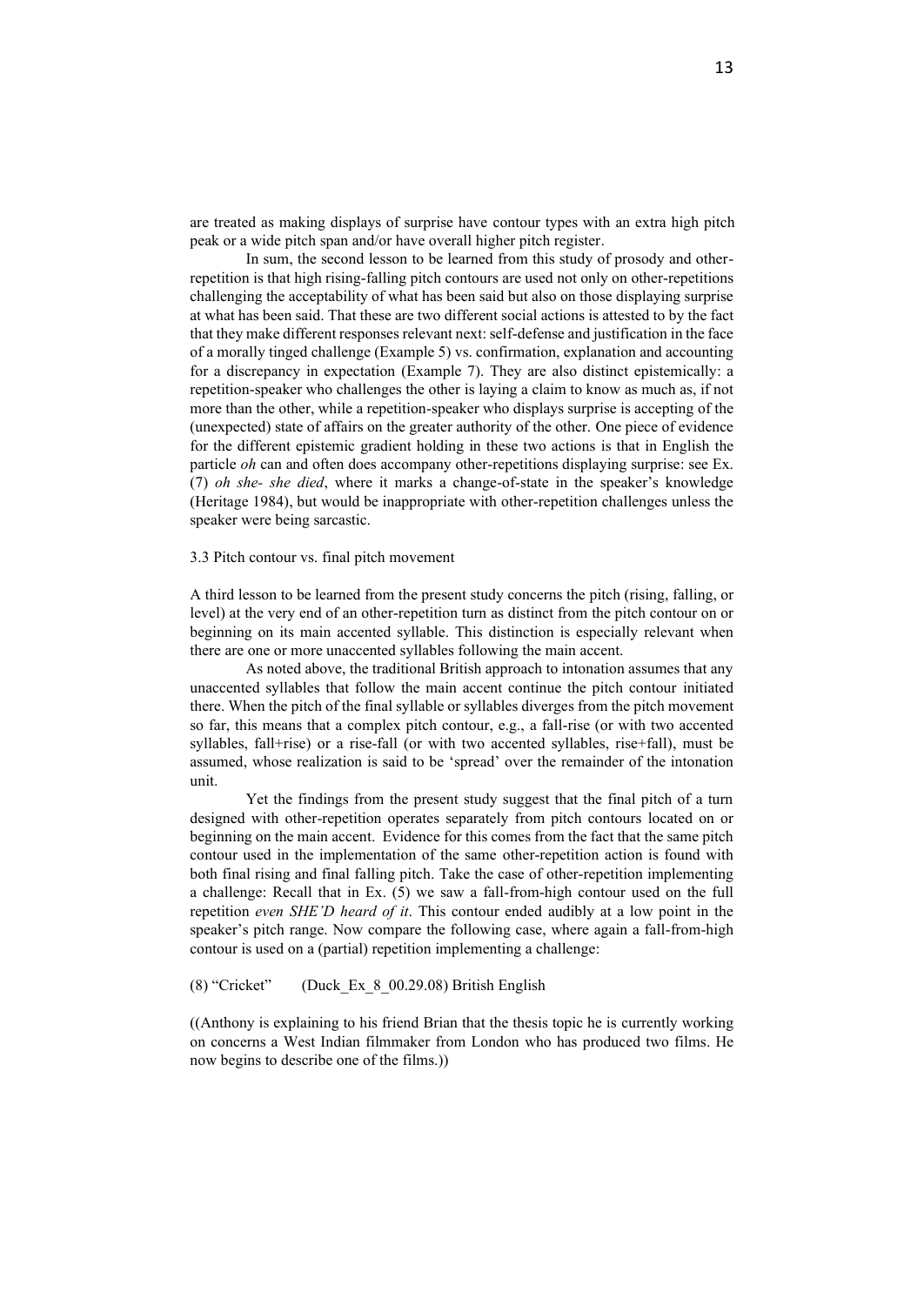```
01 Ant: er this thIs one's called playing aWAY;=
02 =which is about (0.2) erm (0.3) <sup>o</sup>hhh
03 er a crIcket team from BRIXton, (0.5)
04 who gO to: (.) plAy:: (0.7) a MATCH; (.)
05 uh agAinst (0.7) ((click)) °hh
06 a tEam from sOmewhere like (.) COXwell.
07 or somewhere kind of [All BLACK [v(h)ersus=
08 Bri: [yeah
09 Ant: =All blAck west INdian versus all whIte (1.9)
10 y-you know e-English st st stEreotype TEAM. °hh
11 erm (0.5) and Obviously there's TENsions and stuff.
12 Bri: <<all>if anything if it's anything like (xx) what (xx)
         used to be like>
13 they'd be like (0.5) <<all>(they'd be like)> just like
14 why d'you need to (rip up) the wicket (xx)
15 Ant: er (0.6) YEAH but i=
16→ =thAt's one of the things i'm thInking about though is
          the CRICKet,=
17→ =because it's quIte um (1.0) quite an Interesting, (.) 
18→ pOint of like res reSIStance? that um
19⇒Bri: <sup>↑</sup>`CRICKet,
20 (0.3)
21 Ant: yEah YEAH[yeah fo (.) 
22 Bri: [mm WELL um (0.3)
23 Ant: no no it I[S for (0.6)
24 Bri: [(<<pp> don't know>)
25 Ant: for the west INdians; in BRItain. (0.2)
26 Ant: °hh (0.3) it's a rEal kind of
27 i in nineteen FIFty they beat the the ENGlish,
28 At LORDS; °hhh
29 and i it's a rEal kind of celeBRAtion. (0.7)
30 um ((turn continues))
```
In lines 12-14 Brian attempts a display of understanding concerning the film whose plot Anthony has been recounting (lines 1-11): he invokes the stereotype that West Indian sports teams typically demolish the playing field after a match. However, Anthony's *yeah but* response (line 15) suggests that he has a different point in mind, namely that the game of cricket for West Indians can become a site of (racial) resistance (lines 16- 18). Brian, whose earlier turn laid a claim to some knowledge about the behavior of West Indian sports teams, now repeats the word *cricket* with a fall-from-high contour, ostensibly challenging Anthony's claim that cricket is a site of resistance. That Anthony hears Brian's repeat turn as a challenge is evident from what he does next: he first confirms that this is the case (*yeah yeah yeah*, line 21) and then, when Brian hints that he doubts as much (*well um <<pp> don't know>,* lines 22 and 24), forcefully rejects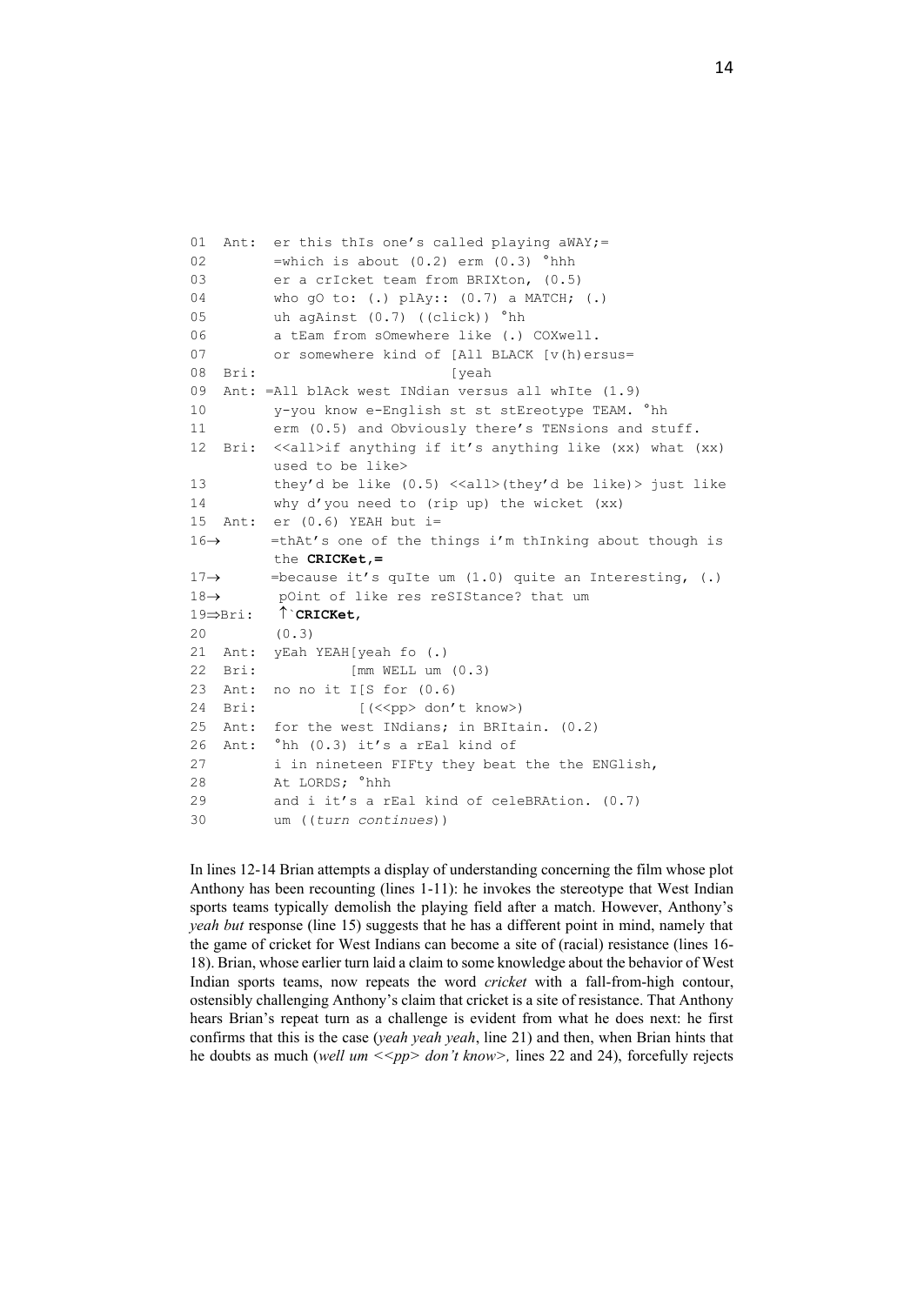any doubt about it (*no no it IS for (0.6) for the west INdians in BRItain*, lines 23 and 25), then delivering an anecdote to prove his point (lines 26-29).

In Ex. (8) the fall from high on the other-repetition turn *cricket* (line 19) does not end on a low note: instead the pitch of the unstressed syllable -*ket* following the main accent on *cric-* is as high as, if not higher than, the lowest point reached in the prior fall.<sup>15</sup> That is, the end of this other-repetition turn sounds different from the one in Ex. (5) *even SHE'D heard of it*, where all the unstressed syllables following the main accent are audibly lower than the lowest point reached in the fall on *she'd.* Yet if we attempted to describe the intonation in Ex.  $(8)$  as a fall-rise contour, this would effectively put it in a different category of nuclear accent, a type which is otherwise not documented for other-repetition in English. It thus makes more sense to treat the pitch contours in (5) and (8) both as falls from high but to acknowledge that the pitch at the end of the unit can fall (i.e., be lower) or rise (be higher) independent of the pitch contour itself.<sup>16</sup> Doing so allows us to establish that a challenging action implemented by other-repetition in the data is done with either a fall-from-high or a high rise-fall contour, regardless of whether the pitch at the end of the turn is higher or lower than that of the main accent.

This state of affairs is actually indicative of a wider point, namely that what happens on the last unaccented syllable of an other-repetition turn is a separate matter from what kind of pitch contour is used to realize the main accent.<sup>17</sup> In other words, the pitch of a final unaccented syllable does not contribute to cueing the particular type of action that an other-repetition turn is implementing. What it does do is a matter for further research. But it could be argued, along with Stivers and Rossano (2010), that a final rise on a last unaccented syllable in an other-repetition indexes a turn-taking option, that it 'invites' an interlocutor to come in next, as opposed to a final fall which simply 'allows' the other to come in. To substantiate this hypothesis would require more research. But the findings of the present study lead in any event to a third lesson: the pitch of a final unaccented syllable conveys a dimension that is independent of that associated with the main accent of an other-repetition. This conclusion corroborates the GAT 2 transcription convention of notating the final pitch of intonation phrases separately from final pitch accents (Selting et al. 2009, Couper-Kuhlen and Barth-Weingarten 2011). Moreover, it confirms the decision to make the notation of final pitch an element of the "basic" transcript, hinting perhaps at its contribution to turn-taking, and to reserve the notation of pitch contour for the "fine" transcript, where features contributing to action formation and stance display are tracked.

## **4. Conclusion**

<sup>&</sup>lt;sup>15</sup> A Praat picture of the pitch in this utterance is not possible due to its reduced intensity.

<sup>&</sup>lt;sup>16</sup> In fact, Benjamin and Walker (2013) make this same observation for the high rise-fall contours they identify on other-repetitions that manage acceptability.

<sup>&</sup>lt;sup>17</sup> This thus provides independent confirmation for the notion of a 'boundary tone' as propagated in autosegmental phonological approaches to intonation (Pierrehumbert and Hirschberg 1990, Ladd 2008).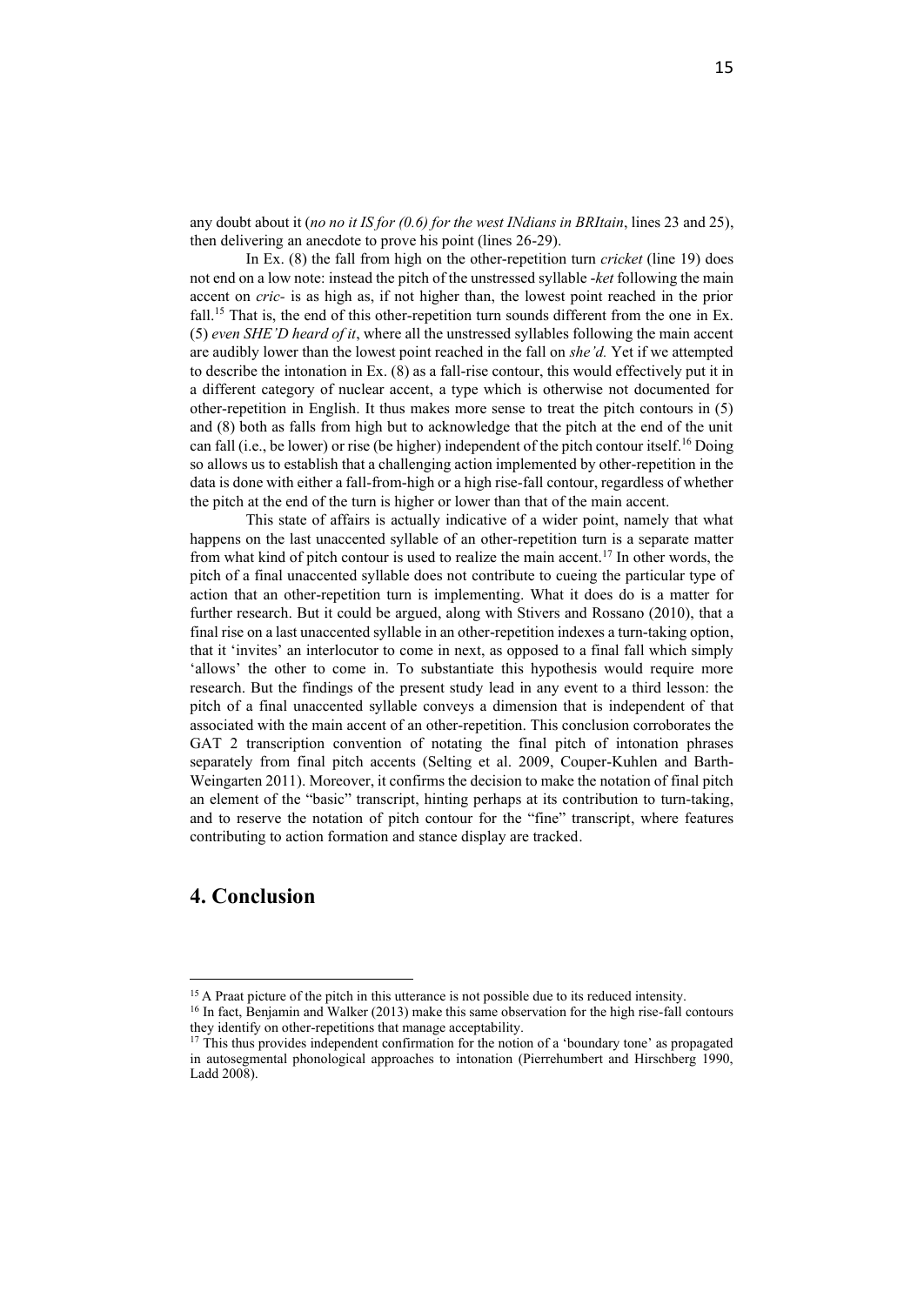The contributions of Margret Selting have been in many ways seminal for the lessons described here about prosody, its organization and its functioning. Her early work on 'astonished' repair initiation (1996), one of whose common formats is other-repetition, already contained the seed of Lesson (1). In it she identified a type of social action with distinctive features and sequential implications for which prosody offers a constitutive cue. However, this cue is not a particular type of pitch contour (or pitch accent) but rather a wider pitch span and/or higher pitch and greater loudness. Selting's (1996) study also laid the groundwork for identifying 'astonishment' or 'surprise' as a type of interactional display, one that can be superimposed on different formats for initiating repair. Without singling out other-repetition (or 'echoing') specifically, her examples of this format in 'astonished' repair initiation point to Lesson (2). They invariably involve an epistemic gradient between the repetition speaker, whose epistemic authority is less, and the original speaker, whose epistemic authority is greater, thus paving the way for a distinction between 'surprise' and 'challenge' as two distinct social actions. Finally, Selting's deep reflection on and experience with prosody and its transcription (Selting 1995, 2001, 2010) as well as her central role in developing the GAT system for transcribing conversational exchanges (Selting et al. 1998, 2009) have been seminal for Lesson (3). What may initially have been expedience in breaking down the stages of the transcription process for greater manageability has found ultimate validation as a principle of prosodic organization in the micro-analysis of other-repetition sequences in English talk-in-interaction.

#### **References**

- Benjamin, Trevor/Walker, Traci (2013): Managing problems of acceptability through high rise-fall repetitions. In: Discourse Processes 50, 2: 107-138.
- Couper-Kuhlen, Elizabeth (2020): The prosody of other-repetition in British and North American English. In: Special issue on "Other-repetition in conversation across languages", Rossi, Giovanni (ed.), Language in Society. DOI: <https://doi.org/10.1017/S004740452000024X>
- Couper-Kuhlen, Elizabeth/Barth-Weingarten, Dagmar (2011): A system for transcribing talk-in-interaction: GAT 2. English translation and adaptation of Selting, Margret et al: In: Gesprächsanalytisches Transkriptionssystem 2. Gesprächsforschung - Online-Zeitschrift zur verbalen Interaktion. 12: 1- 51. [www.gespraechsforschung-ozs.de](http://www.gespraechsforschung-ozs.de/)
- Couper-Kuhlen, Elizabeth/Selting, Margret (2018): Interactional Linguistics. Studying language in social interaction. Cambridge UK, Cambridge University Press.
- Cruttenden, Alan (1986/1997): Intonation. Cambridge, UK: Cambridge University Press.
- Crystal, David (1969): Prosodic Systems and Intonation in English. Cambridge, UK: Cambridge University Press.
- Heritage, John (1984): A change-of-state token and aspects of its sequential placement. In: J. Maxwell Atkinson, J. Maxwell/Heritage, John (eds.), Structures of Social Action: Studies in Conversation Analysis. Cambridge, UK: Cambridge University Press, 299-345.
- Heritage, John (2012): Epistemics in action: Action formation and territories of knowledge. In: Research on Language and Social Interaction 45, 1: 1-29.
- Kendrick, Kobin H. (2015): The intersection of turn-taking and repair: The timing of other-initiations of repair in conversation. In: Frontiers in Psychology 6, 250: 1-16.

Koshik, Irene (2003): Wh-questions used as challenges. In: Discourse Studies 5, 1: 51-77.

Koshik, Irene (2017): Responses to wh-question challenges. In: Raymond, Geoffrey/Lerner, Gene H./Heritage, John (eds.), Enabling Human Conduct: Studies of talk-in-interaction in honor of Emanuel A. Schegloff. Amsterdam: Benjamins, 79-104.